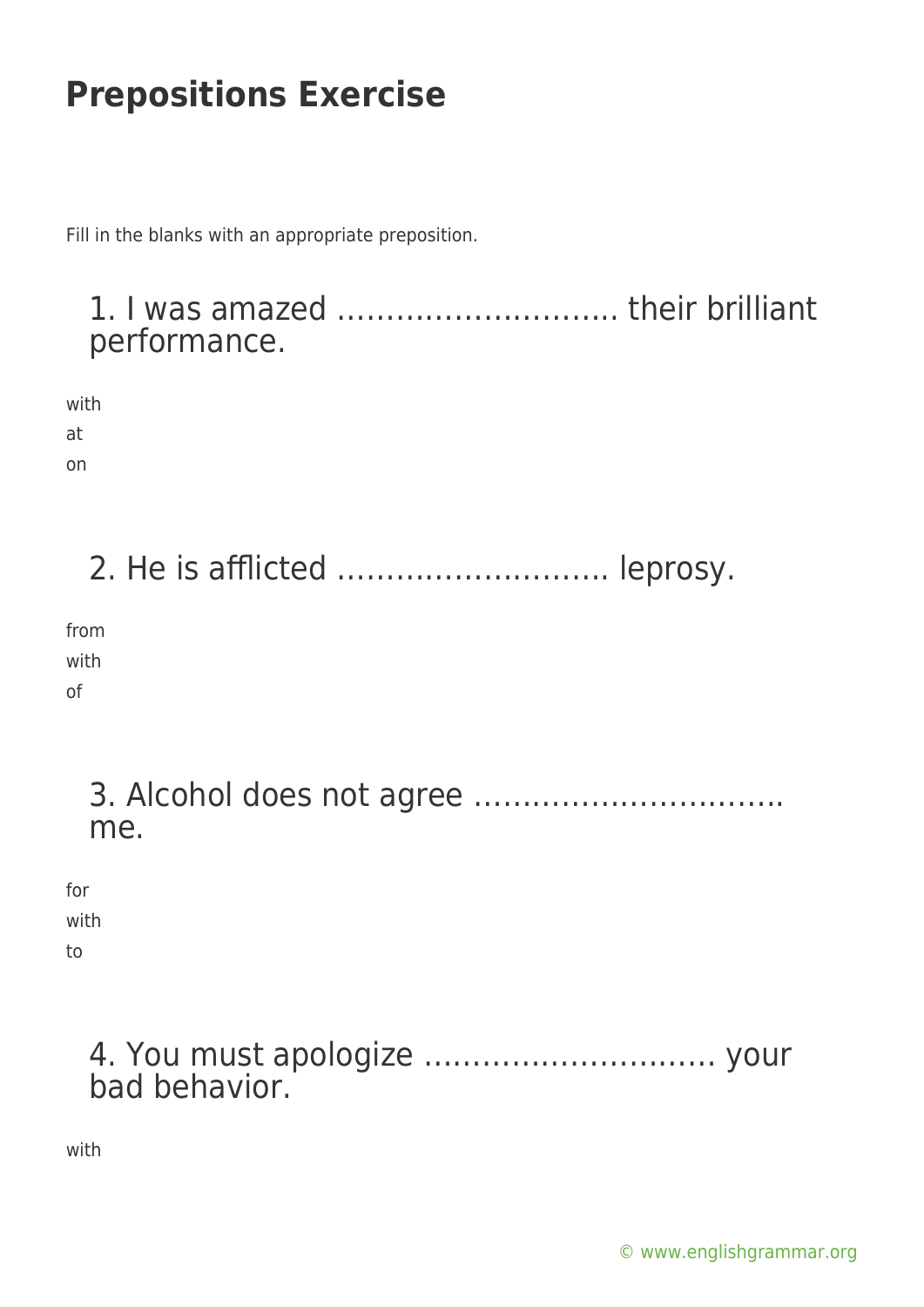at for

### 5. She often boasts ………………………….. her success.

with of for

### 6. One must not brood ………………………. one's failures.

on over at

### 7. We called …………………………… them yesterday.

at on

in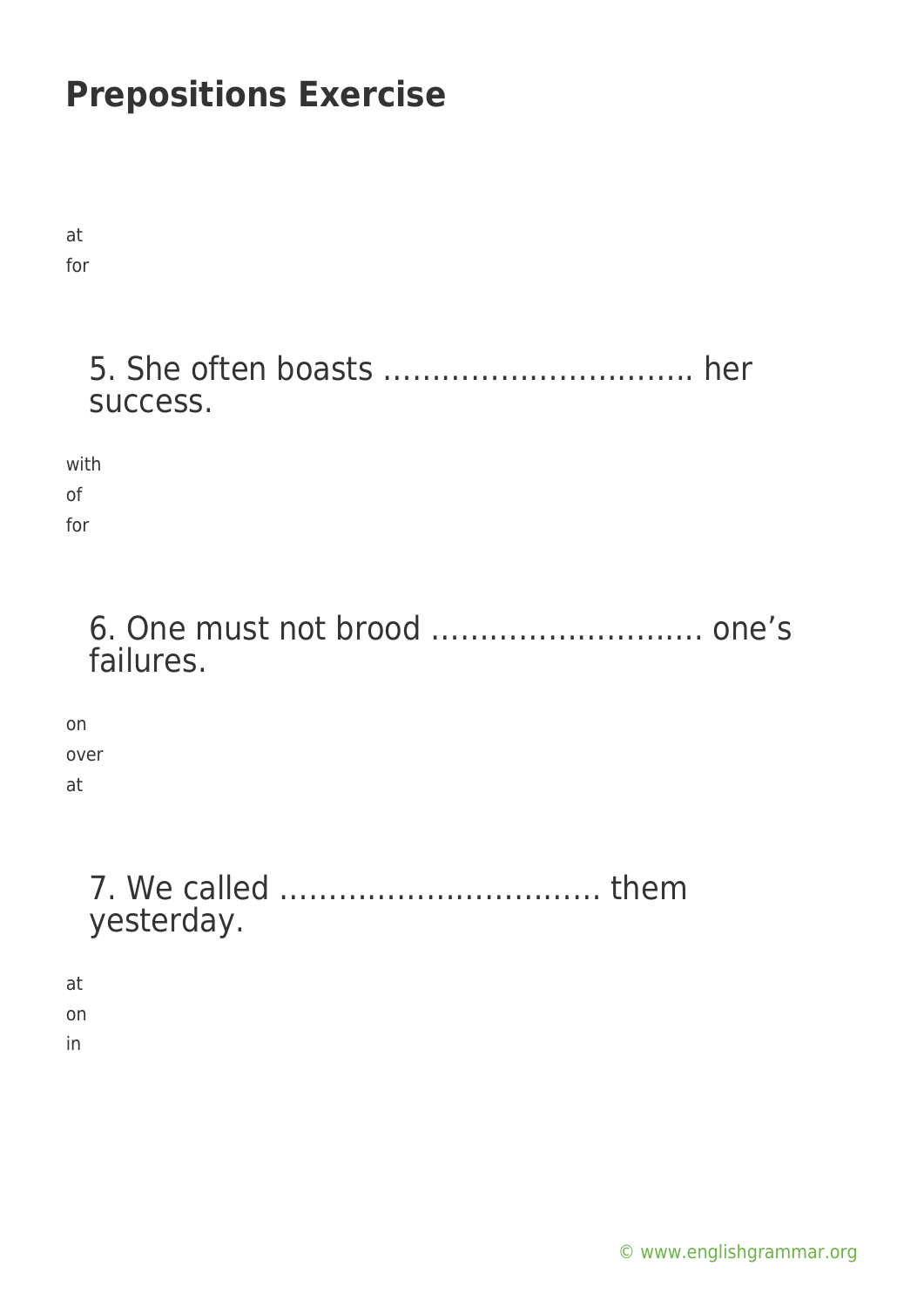8. He has been charged …………………………… treason.

of with from

> 9. I do not want to compete …………………….. anybody.

at with to

| precious metals. |
|------------------|

in with at

> 11. One must not deviate …………………………. the path of truth and virtue.

to from